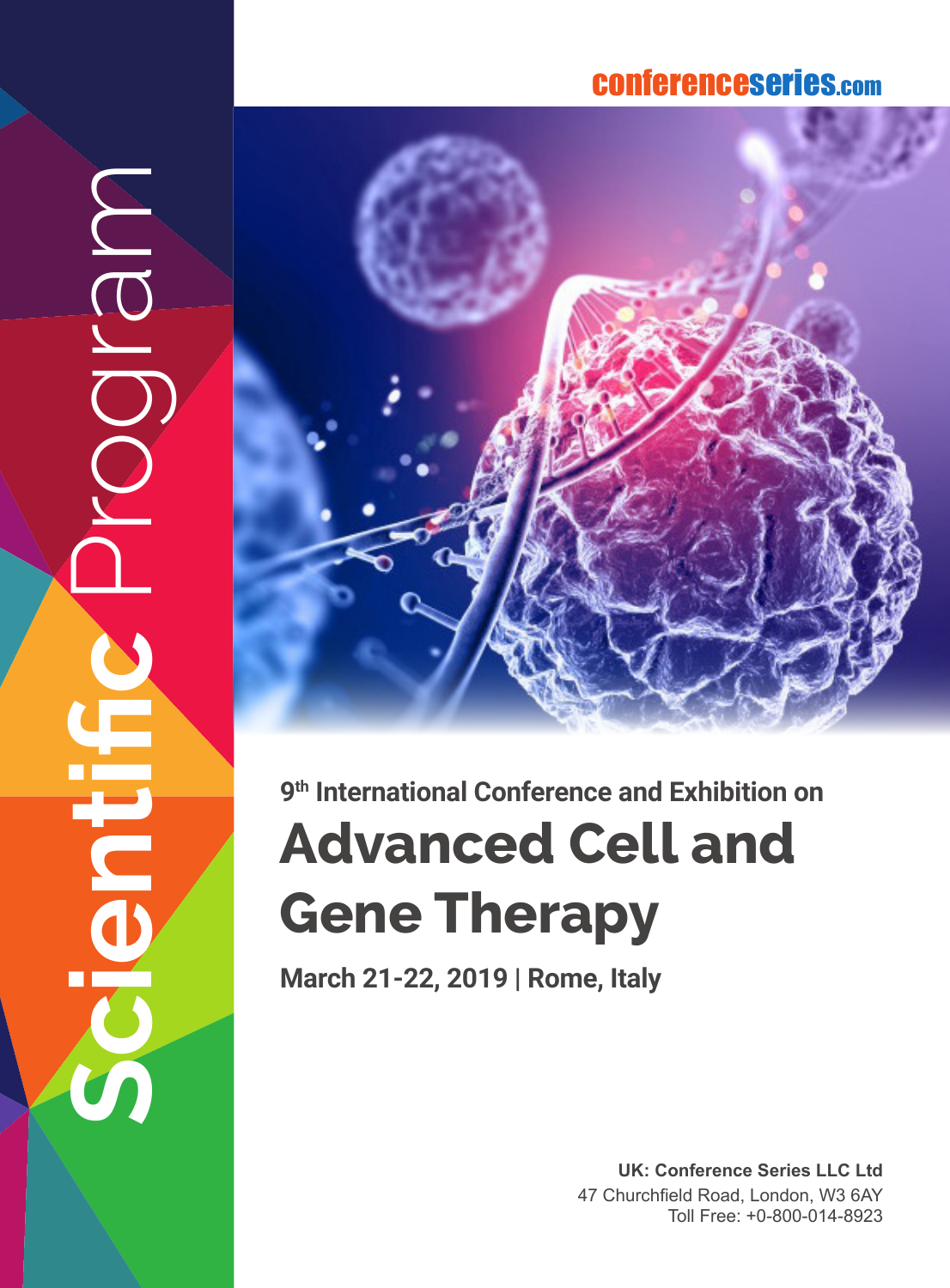

**March 21, 2019** Meeting Hall: **Olimpica 3+4**

**09:00-09:30 Registrations**

# Opening Ceremony **09:30-09:50**

#### **Keynote Forum**

**09:50-10:00 Introduction**

**10:00-10:40 medicinal products? Title: Mesangiogenic progenitor cells (MPCs) in orthopedics, a new tool for cell-based Simone Pacini, University of Pisa, Italy** 

**Title: The impact of IR radiation on the induction of bystander killing by genetically** 

**10:40-11:20 engineered ovarian tumor cells: implications for clinical use of cancer vaccines Jehad Zweiri,** University of Liverpool School of Medicine, UK

#### **Group Photo**

#### **Networking & Refreshments 11:20-11:35 @ Foyer**

**11:35-12:15 islet survival Title: Mesenchymal stem cells from chronic pancreatitis patients prolongs mice and human** 

**Hongjun Wang,** Medical University of South Carolina, USA

**Sessions: Cell Therapy | Tissue Science & Regenerative Medicine | Cell and Gene Therapy for Rare & Common Diseases | Bioengineering Therapeutics | Viral gene therapy | Advanced Gene Therapeutics | stem cell therapies**

**Chair: Simone Pacini, University of Pisa, Italy** 

#### **Introduction**

| 12:15-12:45 | Title: Gigahertz acoustic streaming induced cell membrane poration towards intracellular<br>delivery<br><b>Xuexin Duan, Tianjin University, China</b>                                            |  |
|-------------|--------------------------------------------------------------------------------------------------------------------------------------------------------------------------------------------------|--|
|             | Title: Human CAR-NK cells: A new non-viral method allowing high efficient transfection and<br>12.45-13:15 target cell killing<br>Tiziano Ingegnere, IRCSS Bambino Gesù Pediatric Hospital, Italy |  |

#### **Lunch Break 13:15-14:15 @ Hotel Restaurants**

**14:15-14:45 Title: Stem cell therapy for Crigler Najjar syndrome type I Sharmila Fagoonee,** Institute of Biostructure and Bioimaging, CNR, Italy